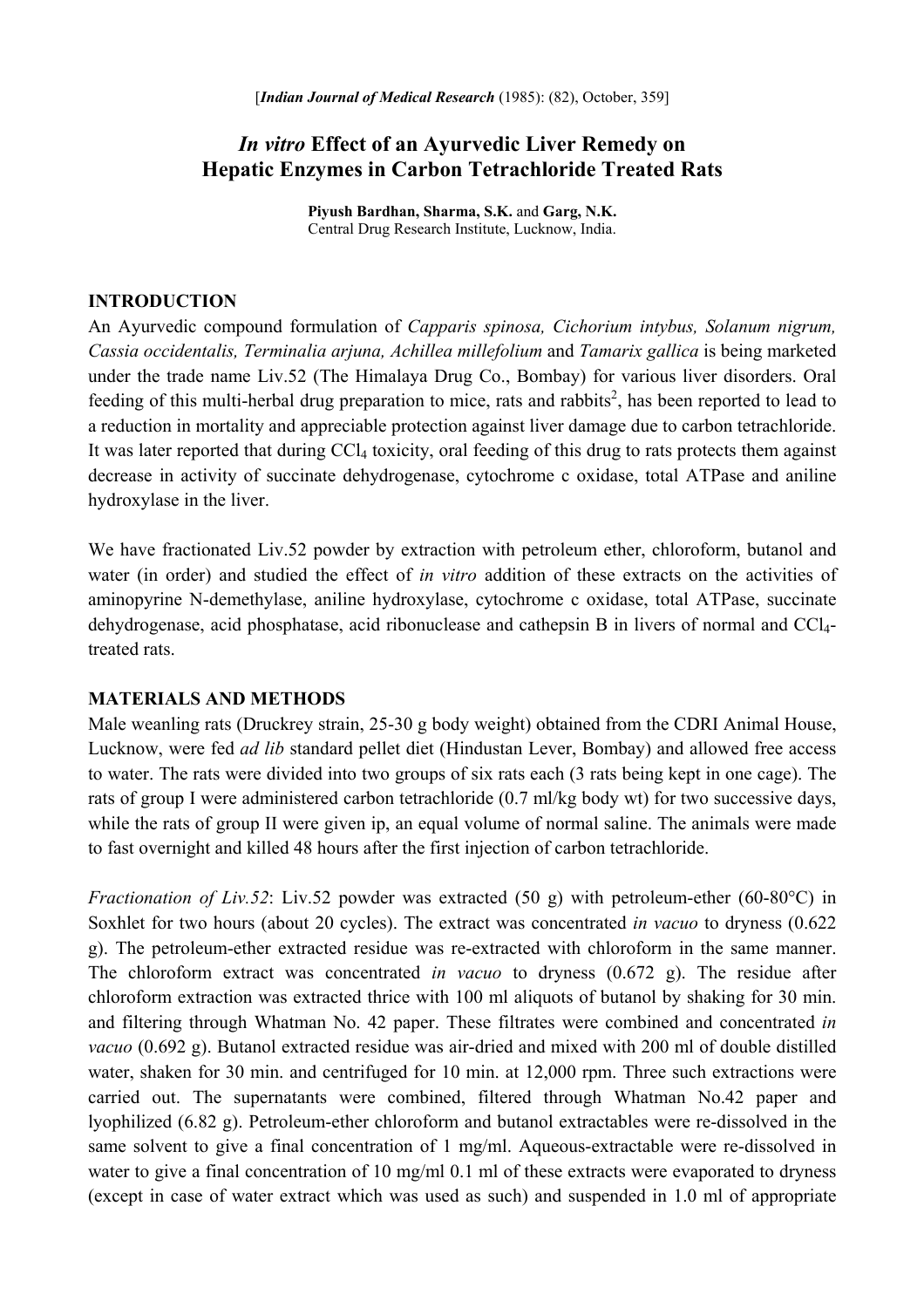buffers as used for respective enzyme assays. Homogenous sonicated dispersions of the non-polar extractables were prepared by sonicating them with buffers for 20 min. at 20 kc/sec, energy output 1.5 amp (cell Disruptor, W 220 F, Heat system, ultrasonic, New York). In this manner almost clear translucent micellar dispersions were obtained.

*Fractionation of liver homogenate*: Excised livers were homogenized with 9 volumes of ice cold KCI (1.15%, w/v) in a Potter-Elvejhem homogeniser fitted with a Teflon pestle. The homogenate was centrifuged at 2000 rpm for 10 min. to remove cell debris. Mitochondrial fraction and postmitochondrial supernatant were prepared from this supernatant according to the method of Schneider and Hogeboom<sup>4</sup>.

*In vitro addition of extracts of Liv.52*: 100 µg of petroleum-ether, chloroform and butanolextractables suspended in buffer, or 1 mg of water-extractables, were added per 0.2 ml of liver homogenates (3.2  $\pm$  0.31 mg protein), or 0.1 ml of mitochondrial suspension (3.4  $\pm$  0.41 mg protein) or 1.0 ml of post-mitochondrial supernatants (2.9 ± 0.35 mg protein) to study the effect of *in vitro*  additions on various enzymes in the livers of normal and carbon tetrachloride-treated rats.

*Enzyme assay*: Succinate dehydrogenase<sup>5</sup>, cytochrome c oxidase<sup>6</sup> and total ATPase<sup>7</sup> were assayed in mitochondrial fractions of liver according to standard methods. The drug-metabolizing enzymes, aniline hydroxylase and aminopyrine N-demethylase were assayed in post-mitochondrial fractions according to Kato and Gillette<sup>8</sup> and cochin and Axelrod<sup>9</sup> respectively. The lysosomal enzymes acid phosphatase<sup>10</sup>, acid ribonuclease<sup>11</sup> and cathepsin  $B<sup>12</sup>$  were assayed in the liver homogenate without freezing and thawing. This was done with a view to assessing the release of these enzymes from lysosomes due to their partial rupture *in situ*. The extracts obtained were slightly coloured and were used in very small quantities as to give no visible colour. Simultaneous blank samples were also run. There was no interference of the extracts in colorimetric quantitation of enzymes.

## **RESULTS AND DISCUSSION**

In the present work only 8.8 g of the total extractables were recovered by extraction of 50 g drug powder with petroleum ether, chloroform, butanol and water. The drug, as marketed, contains a large amount of excipients and non-extractable residue. The results given in Table 1 show that the activities of the drug metabolizing enzymes aniline hydroxylase and aminopyrine N-demethylase decreased significantly in carbon tetrachloride-treated rats. This is in agreement with the earlier observations of Fujimoto and Plea<sup>13</sup>, and Recknagel<sup>14</sup>. *In vitro* addition of butanol and aqueous extract of Liv.52 to post-mitochondrial supernatants of livers of normal as well as of carbon tetrachloride-treated rats stimulated the activity of both the enzymes. These extracts also raised the level of enzymes in normal animals not exposed to carbon tetrachloride. The degree of stimulation was more in rats given carbon tetrachloride. Chloroform and petroleum-ether extracts had no effect. The active principle(s) of Liv.52 which afford protection against a decrease in the activity of hepatic drug-metabolizing enzymes in CCl4-toxicity in rats appear to be, as reported by earlier workers, essentially water-soluble as they could not be extracted by petroleum-ether or chloroform.

Activities of succinate dehydroenase, cytochrome c oxidase and total ATPase in mitochondrial fractions of liver were lower in rats given CCl<sub>4</sub> than in normal rats (Table 2). Additional of petroleum-ether extract stimulated the activity of succinate deydrogenase, cytochrome c oxidase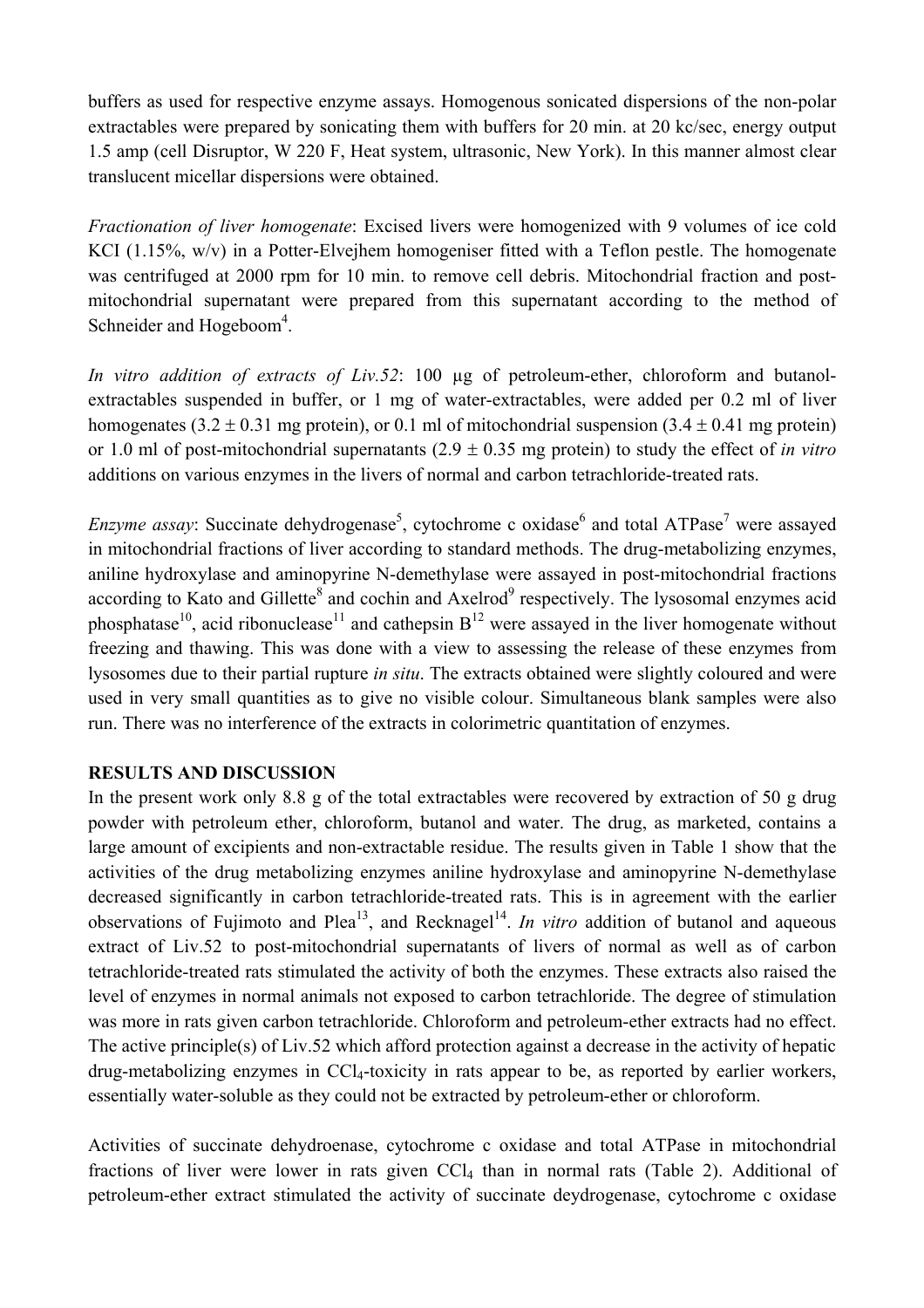and total ATPase by about 29, 38 and 33 per cent respectively in normal rats and about 36, 51 and 71 per cent in CCl4-treated rats respectively. The percent stimulation was more in carbon tetrachloride-treated rats. Chloroform, butanol and aqueous extracts had no effect on the activities of these enzymes. These extracts perhaps contain certain activators of these enzymes. One of the mechanisms by which Liv.52 stimulates the activity of hepatic enzymes in normal and carbontetrachloride-treated rats appears to be a *per se* activation of these enzymes.

| <b>Table 1:</b> Effect of <i>in vitro</i> addition of Liv.52 extracts on hepatic drug-metabolizing enzymes<br>(Data are mean $\pm$ SD of three rats in each group) |                         |                                        |                                  |                                                                  |                                   |  |  |
|--------------------------------------------------------------------------------------------------------------------------------------------------------------------|-------------------------|----------------------------------------|----------------------------------|------------------------------------------------------------------|-----------------------------------|--|--|
| <i>In vitro</i> treatment                                                                                                                                          |                         | Enzymes (Units/g liver)                |                                  |                                                                  |                                   |  |  |
|                                                                                                                                                                    |                         | Aminopyrine N-demethylase <sup>•</sup> |                                  | Aniline hydroxylase x $103$ <sup><math>\blacksquare</math></sup> |                                   |  |  |
|                                                                                                                                                                    |                         | Normal                                 | $CCl4$ -treated                  | Normal                                                           | $CCl4$ -treated                   |  |  |
| No treatment (control)                                                                                                                                             |                         | $1.72 \pm 0.131$                       | $0.666 \pm 0.54*$                | $0.068 \pm 0.006$                                                | $0.024 \pm 0.0036*$               |  |  |
| Treated group                                                                                                                                                      | Petroleum ether-extract | $1.80 \pm 0.172$                       | $0.754 \pm 0.071$                | $0.070 \pm 0.006$                                                | $0.077 \pm 0.0028$                |  |  |
|                                                                                                                                                                    | Chloroform-extract      | $1.75 \pm 0.152$                       | $0.684 \pm 0.094$                | $0.070 \pm 0.006$                                                | $0.022 \pm 0.0013$                |  |  |
|                                                                                                                                                                    | Butanol-extract         | $2.16 \pm 0.143**$<br>$(+25)$          | $1.03 \pm 0.102^{4}$<br>$(+55)$  | $0.087 \pm 0.009**$<br>$(+36)$                                   | $0.038 \pm 0.0035^{*}$<br>$(+57)$ |  |  |
|                                                                                                                                                                    | Aqueous extract         | $2.54 \pm 0.135**$<br>$(+47)$          | $1.38 \pm 0.117^{4}$<br>$(+107)$ | $0.096 \pm 0.006*$<br>$(+40)$                                    | $0.049 \pm 0.0042^*$<br>$(+100)$  |  |  |

Figures in parentheses indicate the percentage stimulation or inhibition as compared to the control. Enzyme units expressed as <sup>•</sup>n moles formaldehyde formed/min/mg protein; <sup>•</sup>p moles p-aminophenol formed/min/mg protein. \**p* values <0.001 as compared to normal;

\*\*as compared to normal ( $p$  value <0.001 to 0.05);

 $*$  as compared to CCl<sub>4</sub>-treated (*p* value <0.001 to 0.05)

| <b>Table 2:</b> Effect of <i>in vitro</i> addition of Liv.52 on hepatic mitochondrial enzymes |                            |                                      |                                 |                                    |                                             |                               |                                   |  |
|-----------------------------------------------------------------------------------------------|----------------------------|--------------------------------------|---------------------------------|------------------------------------|---------------------------------------------|-------------------------------|-----------------------------------|--|
| In vitro treatment                                                                            |                            | Enzymes (Units/g liver)              |                                 |                                    |                                             |                               |                                   |  |
|                                                                                               |                            | Succinate dehydrogenase <sup>#</sup> |                                 | Cytochrome C oxidase <sup>\$</sup> |                                             | Total ATPase <sup>•</sup>     |                                   |  |
|                                                                                               |                            | Normal                               | $CCl_4$ -treated                | Normal                             | $CCl_4$ -treated                            | Normal                        | $CCl_4$ -treated                  |  |
| No treatment (Control)                                                                        |                            | 0.883<br>$\pm 0.064$                 | 0.811<br>$\pm 0.051$            | 0.019<br>$\pm 0.0028$              | 0.015<br>$\pm 0.0018$                       | 0.350<br>$\pm 0.0018$         | 0.350<br>$\pm 0.014$              |  |
| Treated group                                                                                 | Petroleum<br>ether-extract | 1.14<br>$\pm 0.084*$<br>$(+29)$      | 1.11<br>$\pm 0.099*$<br>$(+36)$ | 0.027<br>$\pm 0.016*$<br>$(+38)$   | 0.024<br>$+$ $\pm$<br>$0.0018**$<br>$(+51)$ | 0.467<br>$\pm 0.033*$<br>(33) | 0.339<br>$\pm$ 0.028**<br>$(+71)$ |  |
|                                                                                               | Chloroform<br>extract      | 0.903<br>$\pm 0.096$                 | 0.886<br>$\pm 0.075$            | 0.022<br>$\pm 0.0020$              | 0.018<br>$\pm 0.0009$                       | 0.370<br>$\pm 0.037$          | 0.221<br>$\pm 0.015$              |  |
|                                                                                               | <b>Butanol</b><br>extract  | 0.822<br>$\pm 0.048$                 | 0.877<br>$\pm 0.075$            | 0.020<br>$\pm 0.0012$              | 0.016<br>$\pm 0.0018$                       | 0.354<br>$\pm 0.025$          | 0.220<br>$\pm 0.013$              |  |
|                                                                                               | Aqueous<br>extract         | 0.754<br>$\pm 0.048$                 | 0.716<br>$\pm 0.056$            | 0.017<br>$\pm 0.0012$              | 0.012<br>$\pm 0.0012$                       | 0.318<br>$\pm 0.025$          | 0.160<br>$\pm 0.015$              |  |

Enzymes units expressed at  $^{\#}$ µ moles potassium ferricyanide reduced/min/mg protein;  $^{\$}2.303$  log OD at 0 min/OD at one min. X conc. of cytochrome c X concentration of protein;  $\bullet \mu$  moles Pi liberated/min/mg protein. Figures in parentheses indicate the percentage stimulation or inhibition as compared to the control; *p* values, \*as compared to normal ( $p$ <0.01); \*\*as compared to CCl<sub>4</sub>-treated ( $p$ <0.01).

Table 3 shows that the lysosomal enzymes acid phosphatase, acid ribonuclease and cathepsin B increased in the liver after carbon tetrachloride treatment. Since these enzymes were assayed in liver homogenate without freezing and thawing, their increase appears to be due to a possible leakage through lysosomal membranes or their partial rupture. Addition of chloroform extract of the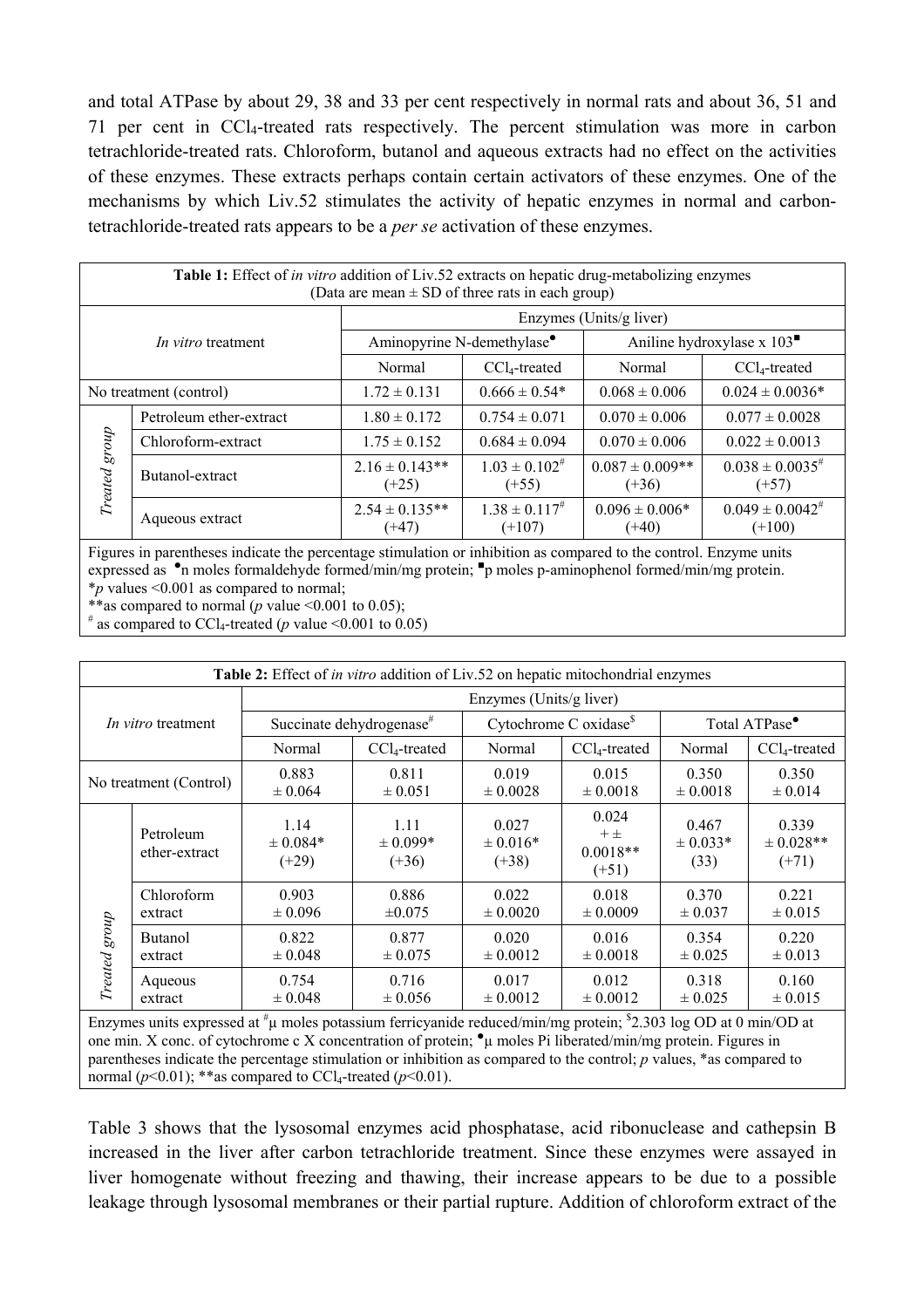drug caused a decrease in the activities of the released lysosomal enzymes. Addition of butanol extract gave protection against carbon tetrachloride-induced increase in the activity of cathepsin B. Other extracts had no effect indicating that Liv.52 contains some lipid soluble factor, which stabilizes lysosomal membranes. The *in vitro* effects of the various extracts of Liv.52 on the microsomal, mitochondrial and lysosomal enzymes are in agreement with the earlier reports of Saxena and Garg<sup>8</sup> on the *in vivo* effect of this drug in carbon tetrachloride-toxicity in rats.

| Table 3: Effect of <i>in vitro</i> addition of extracts of Liv.52 on hepatic lysosomal enzymes |                            |                                    |                                   |                                       |                                     |                                      |                                       |  |
|------------------------------------------------------------------------------------------------|----------------------------|------------------------------------|-----------------------------------|---------------------------------------|-------------------------------------|--------------------------------------|---------------------------------------|--|
| <i>In vitro</i> treatment                                                                      |                            | Enzymes (Units/g liver)            |                                   |                                       |                                     |                                      |                                       |  |
|                                                                                                |                            | Acid phosphatase <sup>#</sup>      |                                   | Acid ribonuclease <sup>§</sup>        |                                     | Cathepsin $B^{\bullet}$              |                                       |  |
|                                                                                                |                            | Normal                             | $CCl4$ -treated                   | Normal                                | $CCl4$ -treated                     | Normal                               | $CCl_4$ -treated                      |  |
| No treatment (Control)                                                                         |                            | 0.144<br>$\pm 0.0086$              | 0.231<br>$\pm 0.018*$             | 0.020<br>$\pm 0.0023$                 | 0.046<br>$\pm 0.0047*$              | 0.016<br>$\pm 0.0015$                | 0.022<br>$\pm 0.0009$ **              |  |
| Treated group                                                                                  | Petroleum<br>ether-extract | 0.148<br>$\pm 0.011$               | 0.231<br>$\pm 0.16$               | 0.018<br>$\pm 0.0017$                 | 0.045<br>$\pm 0.0048$               | 0.016<br>$\pm 0.0009$                | 0.022<br>$\pm 0.001$                  |  |
|                                                                                                | Chloroform<br>extract      | 0.111<br>$\pm$ 0.059**<br>$(-23%)$ | 0.137<br>$\pm 0.012$<br>$(-40\%)$ | 0.019<br>$\pm 0.0007$ **<br>$(-41\%)$ | 0.020<br>$\pm$ 0.029***<br>$(-56%)$ | 0.011<br>$\pm 0.0009$ **<br>$(-28%)$ | 0.012<br>$\pm$ 0.0016***<br>$(-31\%)$ |  |
|                                                                                                | <b>Butanol</b><br>extract  | 0.135<br>$\pm 0.013$               | 0.218<br>$\pm 0.018$              | 0.019<br>$\pm 0.0019$                 | 0.047<br>$\pm 0.0055$               | 0.017<br>$\pm 0.0015$                | 0.019<br>$\pm 0.0018$                 |  |
|                                                                                                | Aqueous<br>extract         | 0.119<br>$\pm 0.0065$              | 0.184<br>$\pm 0.015$              | 0.016<br>$\pm 0.0011$                 | 0.039<br>$\pm 0.0036$               | 0.017<br>$\pm 0.0016$                | 0.022<br>$\pm 0.0016$                 |  |

Enzymes units expressed at  $^{\#} \mu$  moles potassium ferricyanide reduced/min/mg protein;  $^{\$}$   $\Delta$  OD/min/mg protein;  $^{\bullet} \mu$  moles of tyrosine released/min/mg protein. *p* values, \**p* value <0.05; \*\*Statistically significant as compared to normal (*p* values  $\leq 0.001$ ; \*\*\* Statistically significant as compared to CCl<sub>4</sub>-treated (*p* value  $\leq 0.001$ ).

## **SUMMARY**

*In vitro* addition of aqueous or butanol extracts of Liv.52 ( a compound Ayurvedic formulation used in liver disorders) to post-mitochondrial fraction of livers of normal and CCl<sub>4</sub>-treated rats stimulated the activity of aminopyrine N-demethylase and aniline hydroxylase. Addition of petroleum-ether extract stimulated the activity of cytorome c oxidase, succinate dehydrogenase and total ATPase in the mitochondrial fraction. Chloroform extract of the drug when added to the post-mitochondrial fraction of the liver inhibited the activities of lysosomal acid phosphatase, acid ribonuclease and cathepsin B in total liver homogenate.

## **ACKNOWLEDGEMENT**

One the of the authors (PB) received a Senior Research Fellowship of the Council of Scientific and Industrial Research, New Delhi. Liv.52 was obtained from The Himalaya Drug Co., Bombay as a gift from Dr. R.M. Captain. Excellent technical assistance by Shriyuts N.K. Verma and S. Yadav is gratefully acknowledged.

## **REFERENCES**

1. Joglekar, G. V., Chitale, G. K. and Balwani, J. H. Protection by indigenous drug against hepatotoxic effect of carbon tetrachloride in mice. *Acta Pharmacol. et Toxicol. (Copenh)* (1963): 20, 73.